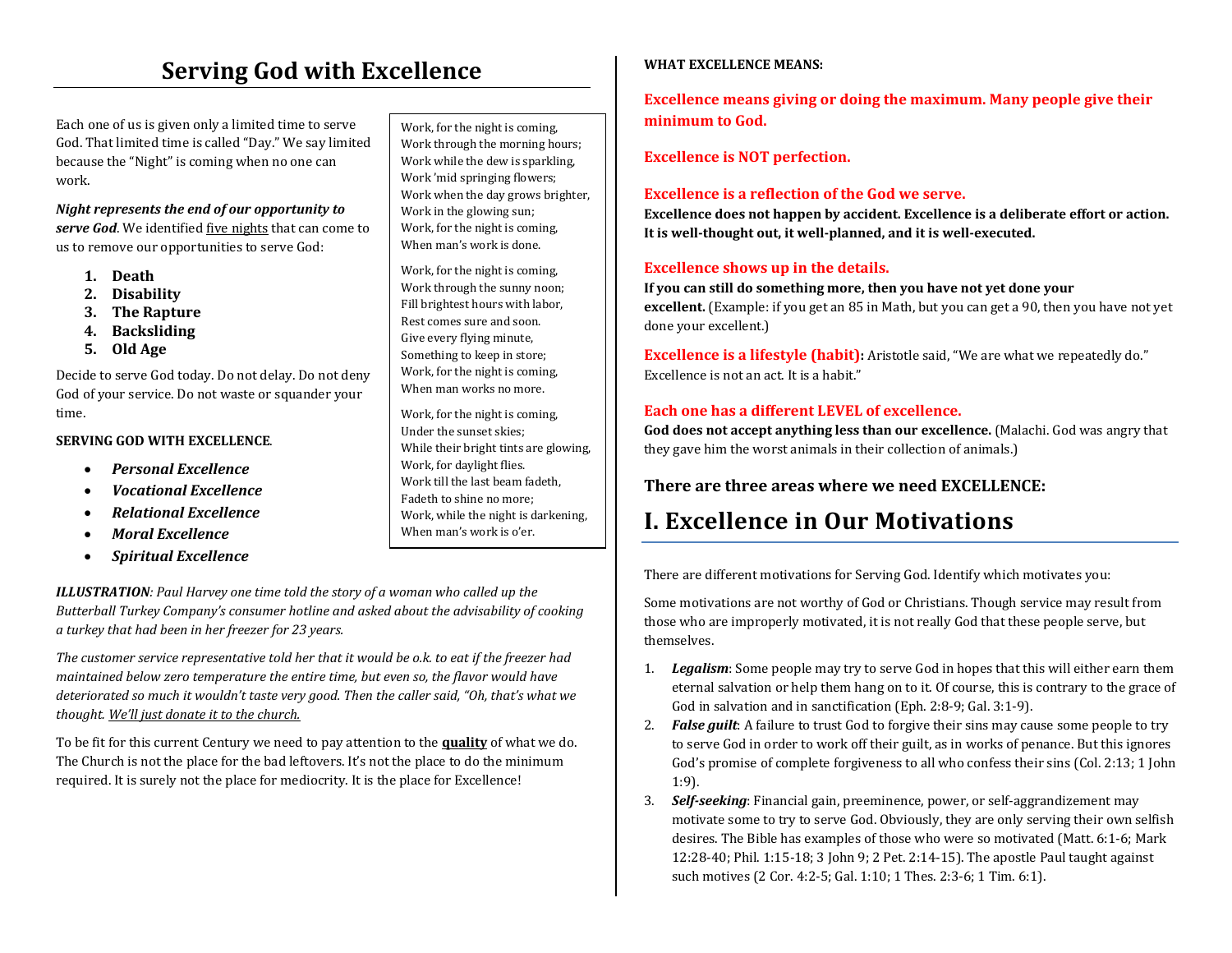## **Legitimate Biblical motivations**

The Bible presents some powerful and clear motivations for service and godly living. Good motives may overlap, and some seem higher in principle than others. Here are five easily identifiable motives from the New Testament in somewhat of an order of priority.

- 1. *Love*: This includes first a love for God, then an accompanying love for others (Matt. 22:37-39). A Christian motivated by love works for the benefit of the One loved. Love for God is often demonstrated through obedience (John 14:21; 1 John 5:2). Love also expresses itself in a desire to glorify (John 12:27-28), please (Col. 1:10; 3:20; 1 Thes. 4:1), and know God (Phil. 3:10-14; 1 John 4:16). Love for God would also mean love for that which God loves, thus we love other people (2 Cor. 5:14; 12:15; 1 John 4:11; 5:2).
- 2. *Gratitude*: Because we benefit from God's actions, we may wish to respond gratefully. Our service and our lives become a "Thank You" to Him. In light of God's blessings, we are motivated to offer our bodies to Him (Rom. 12:1-2) and to live for Him (Gal. 2:20). Paul was motivated to serve God with thanksgiving (1 Tim. 1:12).
- 3. *Eternal Significance*: We can be motivated to fulfill our longing for some significance beyond this temporary life according to God's original purposes. God created us to participate in His rule over the earth (Gen. 1:26-28). This will be fulfilled in His coming kingdom to the degree that we are faithful in our responsibilities in this life (Matt. 19:27-30; Luke 19:11-27) or our faithful endurance in suffering (Rom. 8:17; 2 Tim. 2:12). The enjoyment of this earned inheritance should inspire godly conduct (1 Cor. 6:9-11; Gal. 5:21; Eph. 5:5). The book of Hebrews promises those who are faithful a share in Christ's future rule (Heb. 1:14; 3:14; 4:1, 9; 6:11-12). Eternal significance can begin when we engage in serving Christ in this life (Matt. 10:38-39; 16:24-27; Luke 9:23-26).
- 4. *Rewards*: We can also be motivated by God-given rewards in this life (Mark 10:28-31) and in eternity (Matt. 16:27; Rev. 22:12). The judgment seat of Christ is the scene of future rewards. There all Christians will appear and give an account (Rom. 14:10-12; 2 Cor. 5:10; 1 Cor. 3:9-13). Eternal rewards include treasures (Matt. 6:20) and crowns (1 Cor. 9:25; 1 Pet. 5:4; 2 Tim. 4:8). Motivation also comes from the possibility of losing out on eternal rewards (Matt. 22:1-14; 25:14- 25; Luke 19:11-27; 1 Cor. 3:12-15). Rewards are not a selfish motivation if our goal is to use them to glorify God in the end.
- 5. *Duty*: Some Christians will serve God because they have made a commitment to do so, or because they are living up to that which God has called them to do. Duty does not expect a reward, but is performed out of obligation (Luke 17:7-10). This is seen in Jesus' own commitment to do what God had called Him to do (Mark 1:38; John 12:27; 17:4; Heb. 2:17; 5:5-10). Paul was motivated to live up to his calling to be an apostle to the Gentiles (Acts 20:24; 2 Tim. 1:1, 11; 2:7). Christians might also feel it their duty to be faithful stewards of their gifts (Rom. 12:6-8; 1 Tim. 4:14; 1 Pet. 4:10-11) or the gospel (1 Cor. 9:17-18; Col. 1:25; 1 Tim. 1:11, 18; 6:20; 2 Tim. 2:14; 2:2; Titus 1:3).

6. *Fear*: This motivation is inferior to love (1 John 4:18) but can motivate the Christian away from sin or unfaithfulness and towards godly conduct. One might fear a negative judgment at the judgment seat of Christ (James 2:13; 3:1) which can include shame (2 Tim. 2:15; 1 John 2:28) or loss of reward (1 Cor. 3:13-15; 9:27). The Christian may also fear God's temporal discipline (1 Cor. 5:5; 11:29-32; Col. 3:23-25; 1 Tim. 4:14; James 5:15-16, 19). The book of Hebrews effectively uses five fearful warnings to motivate its readers away from apostasy and on to maturity (Heb. 2:1-4; 3:7-4:13; 6:1-12; 10:26-31; 12:25-29). There is also a positive aspect of fear in the sense of reverence, which is also a motivation for the Christian (Acts 10:2; 2 Cor. 7:1; Eph. 5:21; Phil. 2:12; Heb. 12:28).

Of course, the excellent motive for service is LOVE.

## **II. Excellence in our Attitudes**

In Malachi 3 we see the attitudes of the Israelites in their service for God.

- **1. "Serving God is Futile." (Useless) Selfish, Self-centered Perspective**. They do not know God.
- **Malachi 3:13-18** Your words have been stout against me, saith the LORD. Yet ye say, What have we spoken *so much* against thee? Ye have said, It *is* vain to serve God: and what profit *is it* that we have kept his ordinance, and that we have walked mournfully before the LORD of hosts? And now we call the proud happy; yea, they that work wickedness are set up; yea, *they that* tempt God are even delivered. Then they that feared the LORD spake often one to another: and the LORD hearkened, and heard *it*, and a book of remembrance was written before him for them that feared the LORD, and that thought upon his name. And they shall be mine, saith the LORD of hosts, in that day when I make up my jewels; and I will spare them, as a man spareth his own son that serveth him. Then shall ye return, and discern between the righteous and the wicked, between him that serveth God and him that serveth him not.
- **2. "Serving God is Burdensome." (Servant Self-Concept)** When you think you are just a servant, then doing what you are doing for God becomes intolerable and burdensome. You have no part in it. This was the concept of the First Son in the Parable of the TWO SONS.
- **3. "Serving God is Exciting and Enjoyable." (Mature Child Concept)**

## **III. Excellence in our Performance**

## **Quality and Quantity.**

Doing your *best* over doing your *good*. Continually becoming better.

Giving your maximum compared with doing the minimum. Giving God more than what is required.